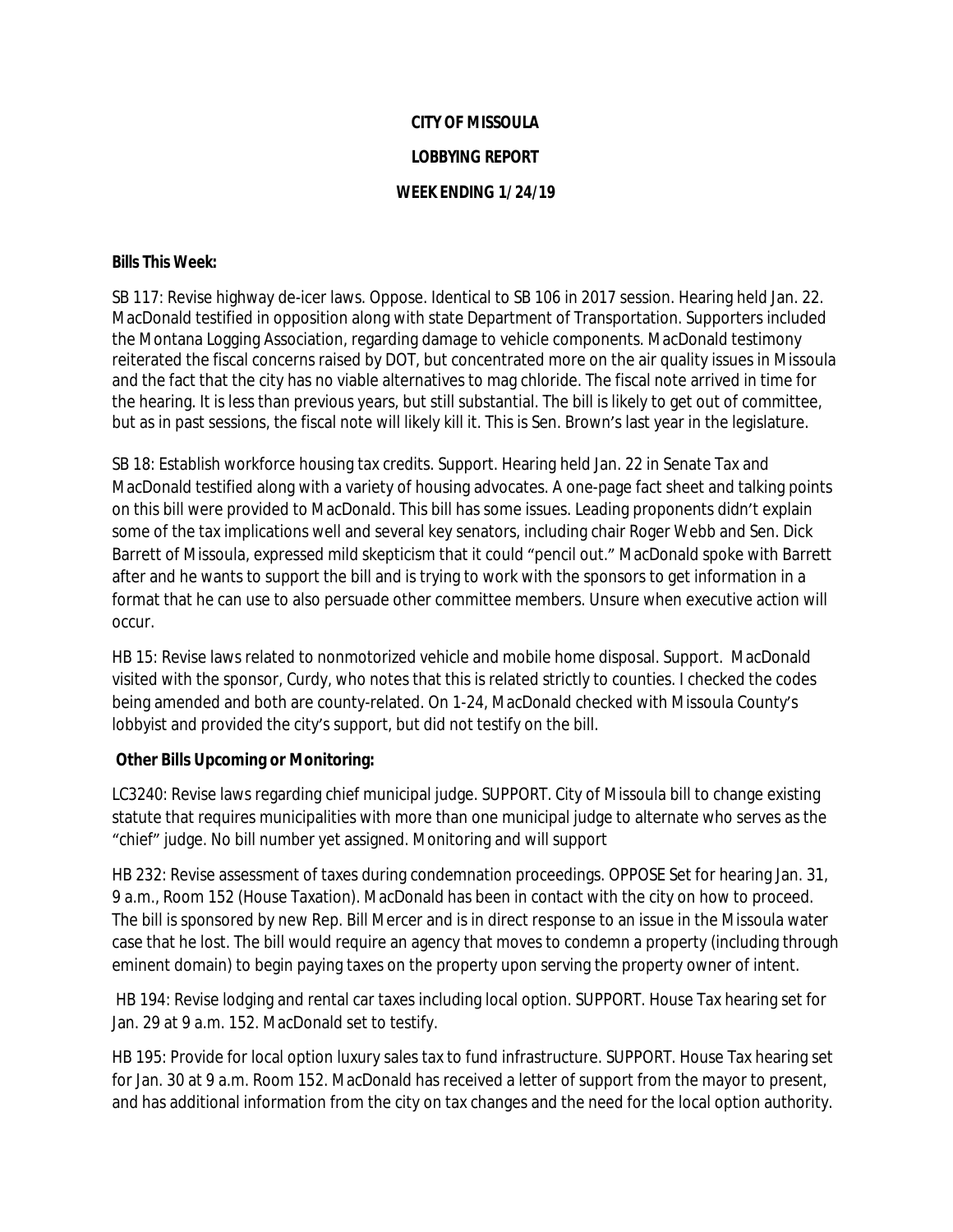HB 236: Generally revise building code program laws. SUPPORT. Hearing set for Jan. 31 3 p.m., House Local Government. A repeat of efforts two sessions ago to allow local governments with building code enforcement divisions to have two-year reserve accounts, rather than just one year. MacDonald has information and will be at the committee to testify in favor.

HB223: Deter the fraudulent use or theft of taxpayer funded resources. MONITOR/OPPOSE. Set for hearing Jan. 29 at 3 p.m., House Local Government. We're in the process of attempting to figure out the impetus for this bill and what, exactly it means. Potentially very concerning to the city.

SB 103: Revise laws on PSC regulation of municipalities. OPPOSE. Hearing set for Jan. 29 at 3 p.m. Senate Energy and Telecommunication The League is gathering information on this from different communities. MacDonald will be getting talking points and will follow the league's lead and advice on how to proceed, but will be working legislators in the halls and likely to testify against. Hearing set Senate Energy and Telecommunications. Hearing set at Jan 22. At 3 p.m room 317.

HB 192: Revise laws related to privacy in communications. SUPPORT. Reviewed by Nugent. Hearing Set for Jan. 28, House Judiciary. This is the "revenge porn" bill similar to last session which makes it a crime to post or publish nude photos of a person without that person's permission. MacDonald is monitoring for both the city and the Montana Newspaper Association. MacDonald will Support/Monitor and is visiting with sponsor and supports to ensure there is no opposition.

## **Additional Bills**

SB 13: Allocating supportive housing grant funds to those serving Am Indian offenders. HCD awaiting more information on this bill. NO position yet.

HB 6: Renewable resource grants. Strong support. Dale reviewed. Fiscal note printed. No hearing date set.

HB 16: Establish affordable housing loan program. Support. MacDonald testified in SUPPORT at House Tax on 1-11. Met with housing advocates after and traded information in order to assist in tracking this bill as it moves forward. There was no opposition in the committee and very strong support from housing advocates, disability advocates, private lenders, private builders. Still in committee. No executive action yet.

HB 47: Generally revise criminal records laws. Monitor. MacDonald: Monitoring for Missoula and Montana Newspapers. Bill was in response to unintended consequences of legislation last year that decriminalized certain offenses. At hearing on 1-14, attorney general has apparently agreed to amendments to clarify that the fingerprinting and mug shots would be ONLY for cases in which a person must be booked into jail. No executive action yet.

HB 125: Limit use of emergency ordinances by local governments. Oppose. MacDonald has met one-onone with most members of Senate Local Government to let them know the city opposes. Tim Burton took the lead on this. Continuing to monitor and getting in touch with other committee members. Executive action believed to be on 1-21. Currently relatively sure this bill will die in committee.